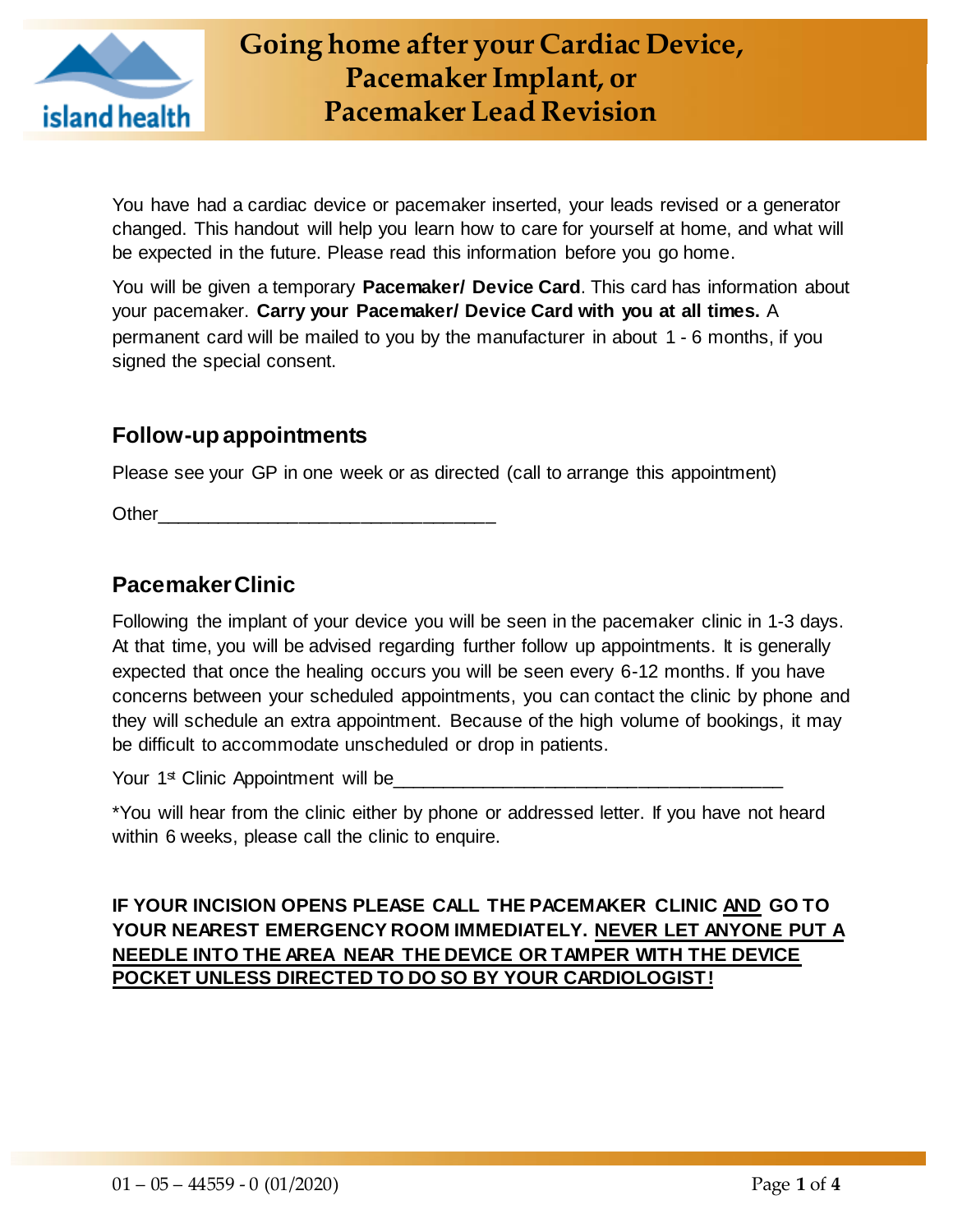# **Pacemaker Clinics**

#### **Vancouver Island**

| <b>Victoria</b><br>Royal Jubilee Hospital<br>Clinic 2, Main Floor, D&T Building | 1952 Bay Street<br>Victoria, BC | Tel: 250.370.8670 |
|---------------------------------------------------------------------------------|---------------------------------|-------------------|
| <b>Nanaimo</b>                                                                  | 1200 Dufferin Crescent          | Tel: 250.739.5914 |
| Nanaimo General Hospital                                                        | Nanaimo, BC                     |                   |
| <b>Campbell River</b>                                                           | 375 - 2nd Avenue                | Tel: 250.286.7156 |
| <b>Campbell River General Hospital</b>                                          | Campbell River, BC              |                   |

#### **Interior British Columbia**

| <b>Kamloops</b>                                        | 311 Columbia Street                        | Tel: 250.314.2100             |
|--------------------------------------------------------|--------------------------------------------|-------------------------------|
| Royal Inland Hospital                                  | Kamloops, BC                               | ext.3087                      |
| Kelowna<br>Kelowna General Hospital                    | 2268 Pandosy Street<br>Kelowna, BC         | Tel: 250.862.4450             |
| <b>Penticton</b>                                       | 550 Carmi Avenue                           | Tel: 250.492.4000             |
| Penticton Regional Hospital                            | Penticton, BC                              | ext.2562                      |
| <b>Shuswap</b>                                         | 601-10th Street NE                         | Tel: 250.833.3636             |
| Shuswap Lake General Hospital                          | Salmon Arm, BC                             | ext.2361                      |
| <b>Trail</b><br>Kootenay Boundary Regional<br>Hospital | 1200 Hospital Bench<br>Trail, BC           | Tel: 250.368.3311<br>ext.2350 |
| Vernon<br>Vernon Jubilee Hospital                      | 2101 32 <sup>nd</sup> Street<br>Vernon, BC | Tel: 250.558.1200             |

#### **Care of your incision**

- Your incision will be covered with a light bandage. It can be removed 2 days after the procedure
- Under the bandage, your incision may be covered with Steri-Strips (small tape-like bandages). If they do not peel off on their own, you can peel them off after 7-10 days
- Your incision needs to be assessed by your family doctor 7 days after the procedure
- Do not scratch, pick or remove any scabs from the incision
- Do not use oils, creams, powders or lotions on your wound
- **It is normal for the incision to look slightly red and bruised and feel itchy or numb for about 2 weeks**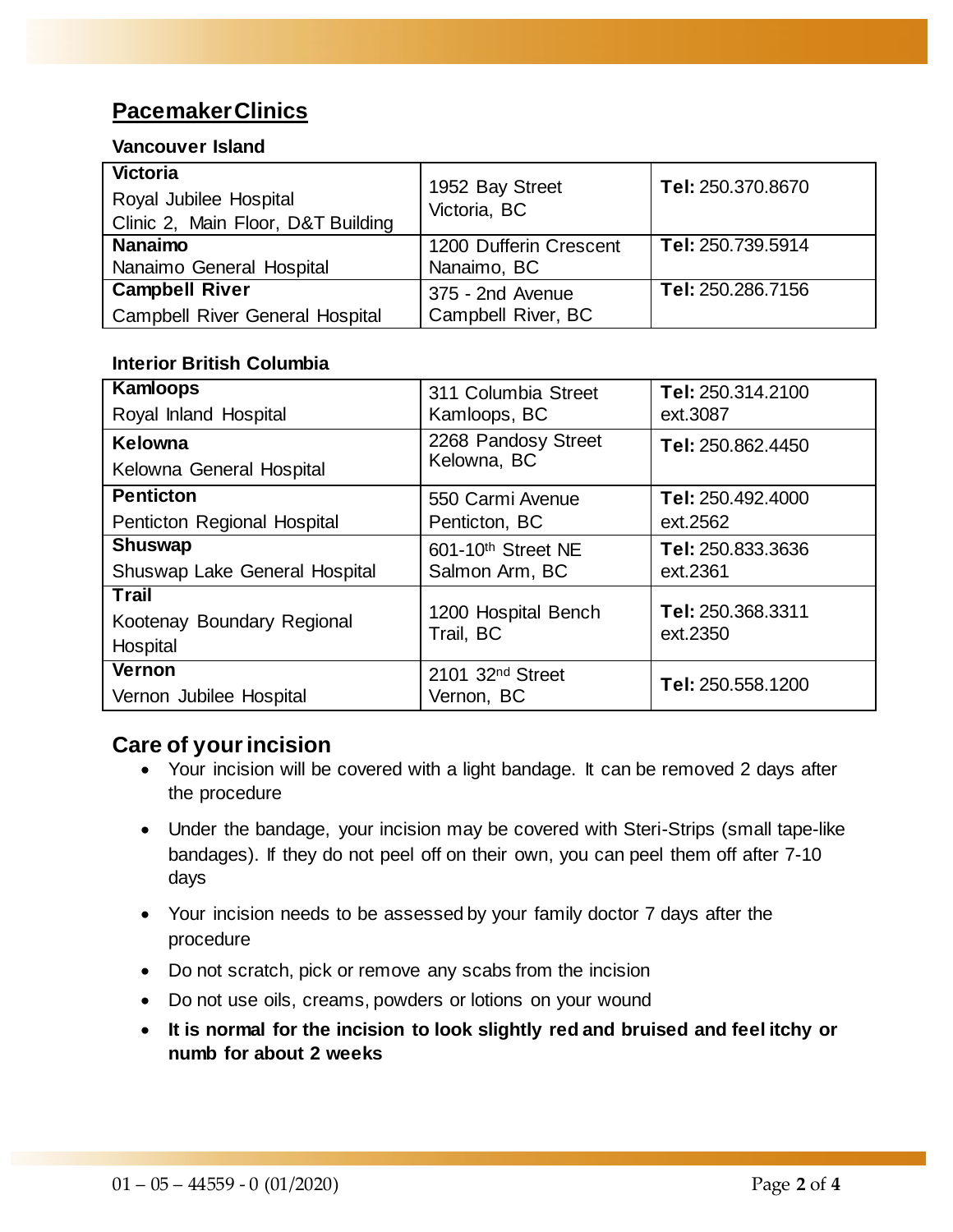# **GO TO THE NEAREST EMERGENCY ROOM IF YOU HAVE:**

- Increased swelling, redness, or drainage at the incision site
- High-grade fever (38.5C/101.3F and over) for 24 hours or more
- Low-grade fever (37.5C-37.9C or 98.5F-101.2F) for more than 2 days
- Sudden dizziness or light-headedness
- Weakness or feel very tired for several days
- Prolonged hiccoughing
- Difficulty breathing or chest pain

#### **Bathing**

- You may shower 2 days after the procedure
- No bath or hot tub until the incision is well healed
- Pat the area dry with a clean towel. **Do not rub**

### **Activity**

If you had your surgery under intravenous (IV) sedation you are considered impaired for 24 hours after surgery, so you should plan not to:

- Make important decisions or sign documents
- Work with machinery or do business
- Travel alone by public transport e.g. bus, taxi
- Drink alcohol, take anti-anxiety pills or sleeping pills
- Be responsible for the care of another person e.g. baby, small child, person in poor health

#### **Do**

- Arrange the seat belt for your comfort. A soft towel between the pacemaker and the seat belt for the first few weeks may be more comfortable
- Put the device-side arm through shirtsleeve first
- Avoid direct blows to the device site
- Pad bra straps on the device side for comfort
- Ask your Cardiologist/specialist or Pacemaker Clinic Nurse when you can start activities such as gardening, swimming, cycling, sports, sex, and returning to work
- **Keep your pacemaker/ device card with you at all times**